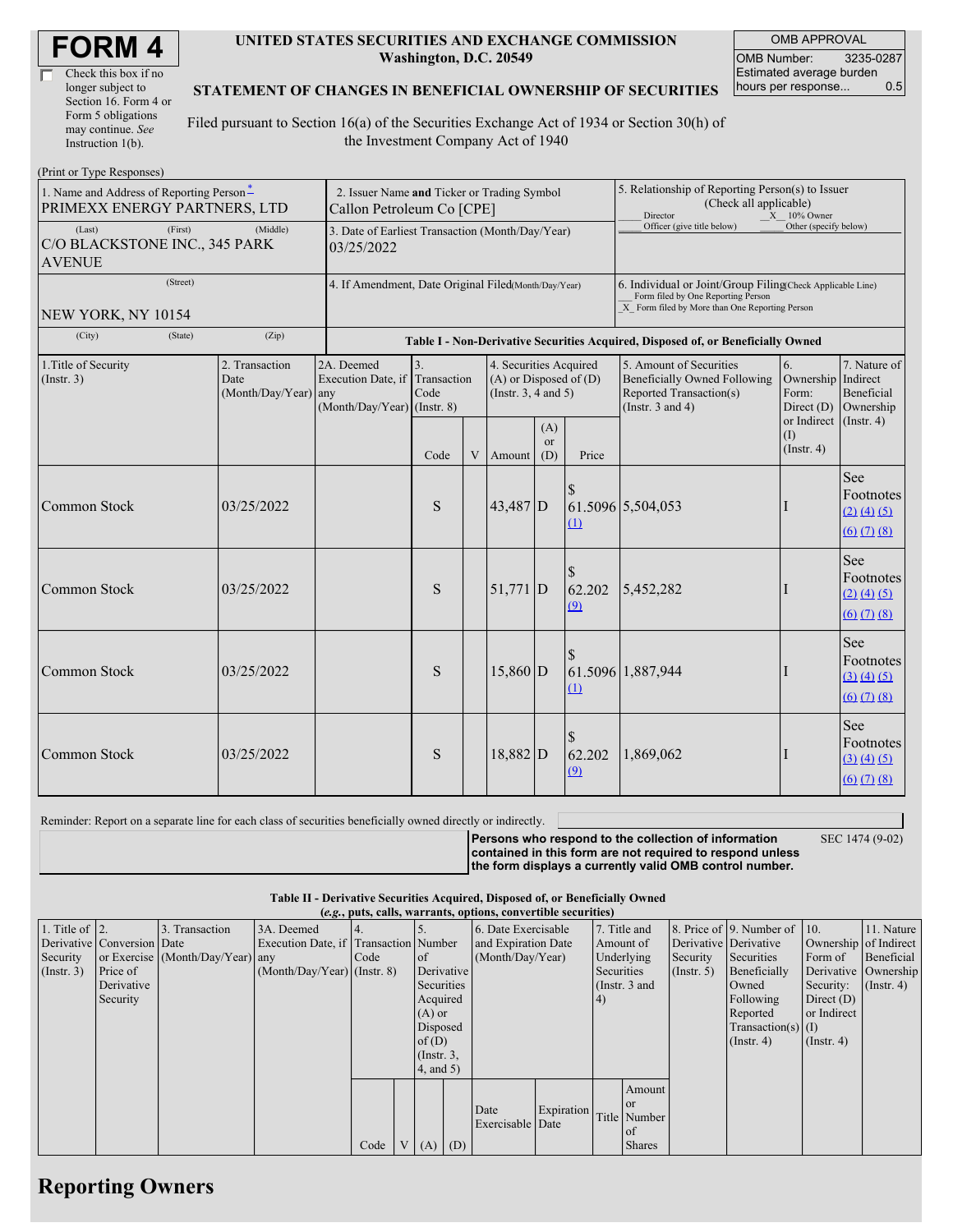|                                                                                                                          | Relationships |              |         |       |  |  |
|--------------------------------------------------------------------------------------------------------------------------|---------------|--------------|---------|-------|--|--|
| <b>Reporting Owner Name / Address</b>                                                                                    | Director      | 10%<br>Owner | Officer | Other |  |  |
| PRIMEXX ENERGY PARTNERS, LTD<br>C/O BLACKSTONE INC.<br><b>345 PARK AVENUE</b><br>NEW YORK, NY 10154                      |               | X            |         |       |  |  |
| Primexx Energy Corp<br>C/O BLACKSTONE INC.<br><b>345 PARK AVENUE</b><br>NEW YORK, NY 10154                               |               | X            |         |       |  |  |
| <b>BPP Energy Partners LLC</b><br>C/O BLACKSTONE INC.<br><b>345 PARK AVENUE</b><br>NEW YORK, NY 10154                    |               | X            |         |       |  |  |
| <b>BPP HoldCo LLC</b><br>C/O BLACKSTONE INC.<br><b>345 PARK AVENUE</b><br>NEW YORK, NY 10154                             |               | X            |         |       |  |  |
| BX Primexx Topco LLC<br>C/O BLACKSTONE INC.<br><b>345 PARK AVENUE</b><br>NEW YORK, NY 10154                              |               | X            |         |       |  |  |
| BCP VII/BEP II Holdings Manager L.L.C.<br>C/O BLACKSTONE INC.<br><b>345 PARK AVENUE</b><br>NEW YORK, NY 10154            |               | X            |         |       |  |  |
| Blackstone Energy Management Associates II L.L.C.<br>C/O BLACKSTONE INC.<br><b>345 PARK AVENUE</b><br>NEW YORK, NY 10154 |               | X            |         |       |  |  |
| Blackstone EMA II L.L.C.<br>C/O BLACKSTONE INC.<br><b>345 PARK AVENUE</b><br>NEW YORK, NY 10154                          |               | X            |         |       |  |  |
| Blackstone Management Associates VII L.L.C.<br>C/O BLACKSTONE INC.<br><b>345 PARK AVENUE</b><br>NEW YORK, NY 10154       |               | X            |         |       |  |  |
| <b>BMA VII L.L.C.</b><br>C/O BLACKSTONE INC.<br><b>345 PARK AVENUE</b><br>NEW YORK, NY 10154                             |               | X            |         |       |  |  |

# **Signatures**

| PRIMEXX ENERGY PARTNERS, LTD., By: Primexx Energy Corporation, its managing general partner, By: /s/ Michael<br>Christopher Doyle, Name: Michael Christopher Doyle, Title: President and Chief Executive Officer<br>Signature of Reporting Person | 03/29/2022<br>Date |
|---------------------------------------------------------------------------------------------------------------------------------------------------------------------------------------------------------------------------------------------------|--------------------|
| PRIMEXX ENERGY CORPORATION, By: /s/ Michael Christopher Doyle, Name: Michael Christopher Doyle, Title:<br><b>President and Chief Executive Officer</b><br>** Signature of Reporting Person                                                        | 03/29/2022<br>Date |
| BPP ENERGY PARTNERS LLC, By: /s/ Michael Christopher Doyle, Name: Michael Christopher Doyle, Title: President<br>and Chief Executive Officer<br>Signature of Reporting Person                                                                     | 03/29/2022<br>Date |
| BPP HOLDCO LLC, By: /s/ Erik Belz, Name: Erik Belz, Title: Vice President and Secretary<br>"Signature of Reporting Person                                                                                                                         | 03/29/2022<br>Date |